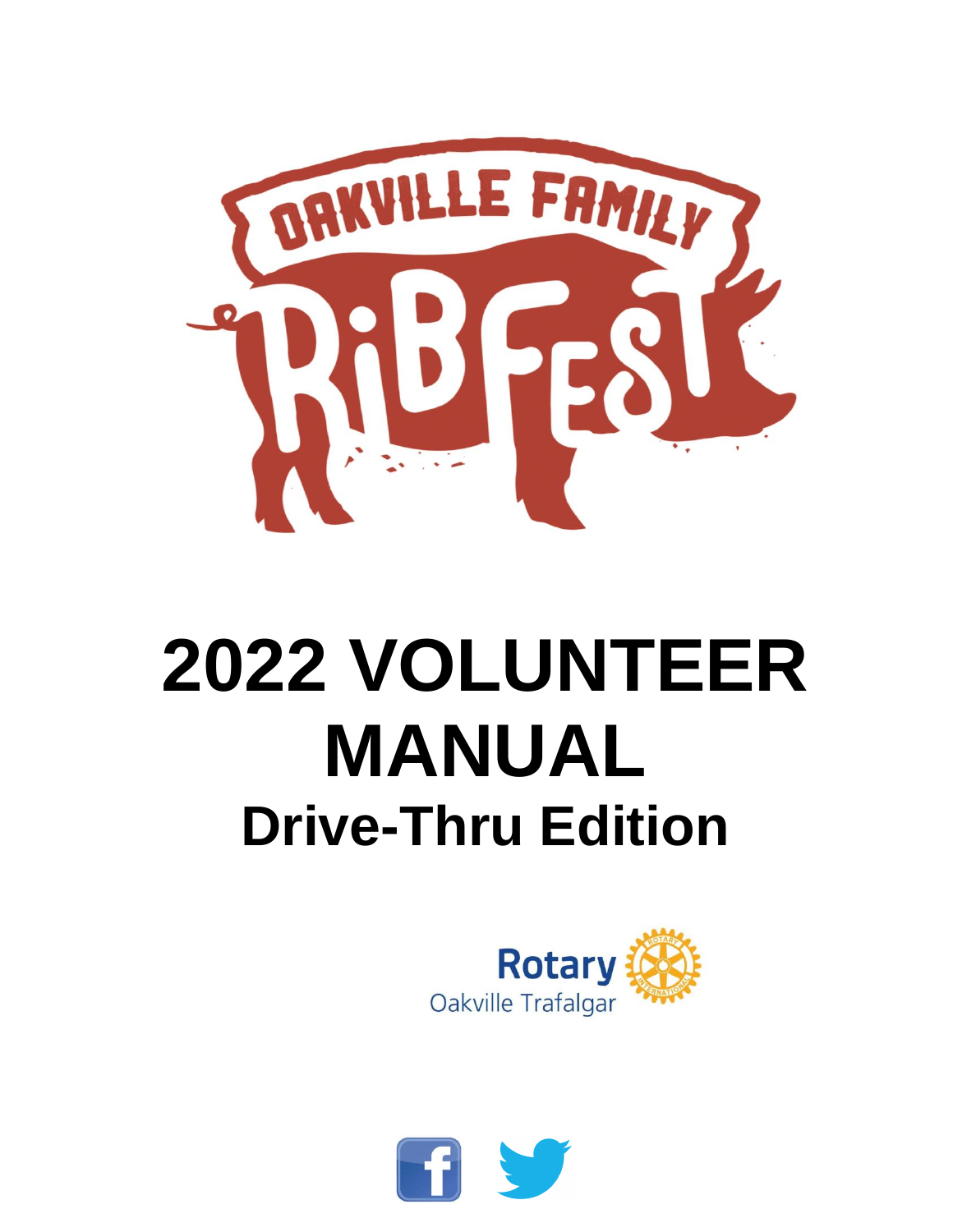# **Contents**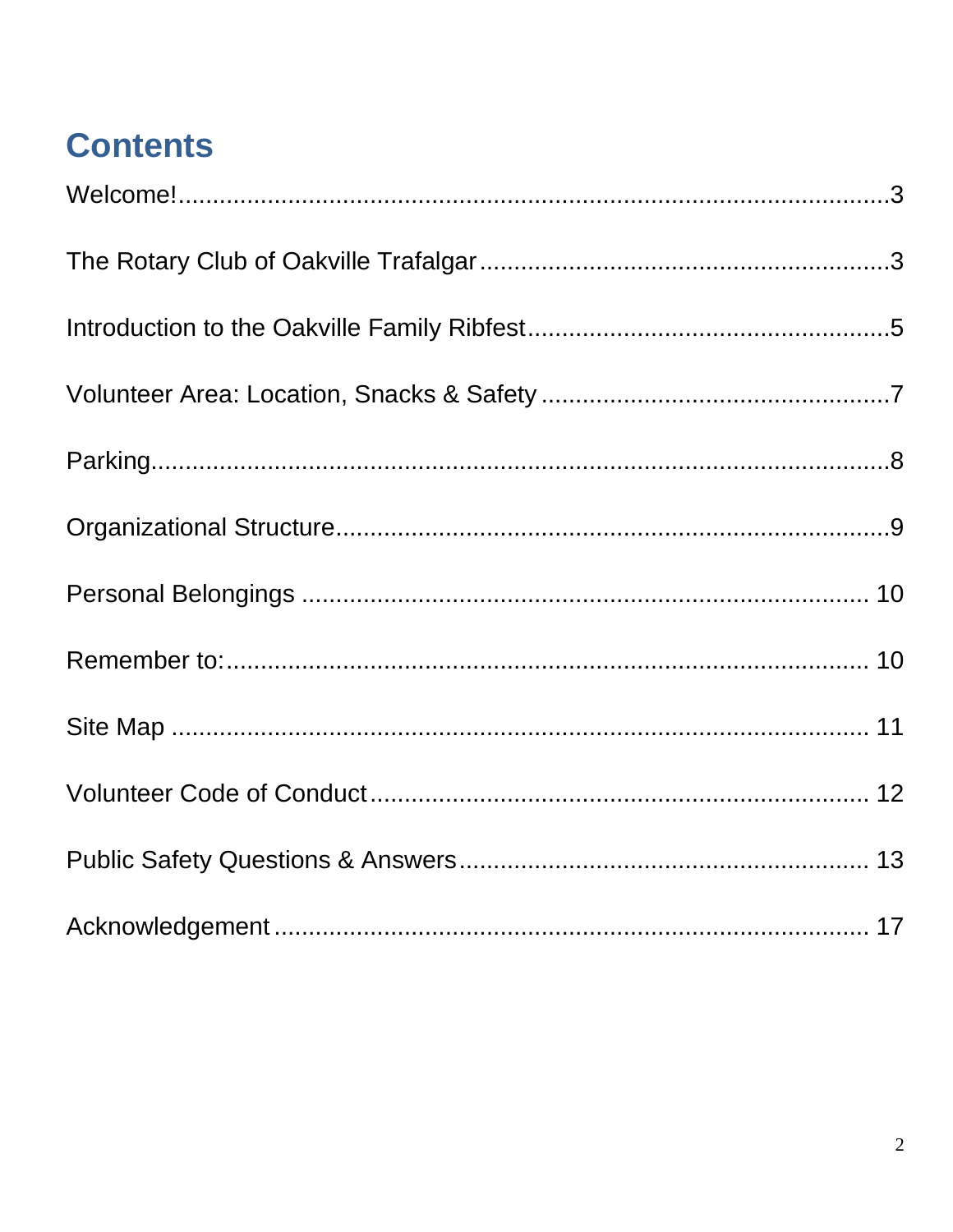# <span id="page-2-0"></span>**Welcome!**

We are thrilled that you have chosen to volunteer at this year's drive-thru version of the Oakville Family Ribfest, organized and presented by the Rotary Club of Oakville Trafalgar. Volunteers are a vital part of hosting a successful event. We hope that you find the duties of your particular job description to be fulfilling, and that your volunteer experience with us is rewarding and positive.

The following information package includes details about the event, the Rotary Club of Oakville Trafalgar, and the roles and responsibilities of our volunteers. Once again welcome and thank you!

Sincerely,

#### **Karen Milner**

<span id="page-2-1"></span>Volunteer Co-Chair Oakville Family Ribfest

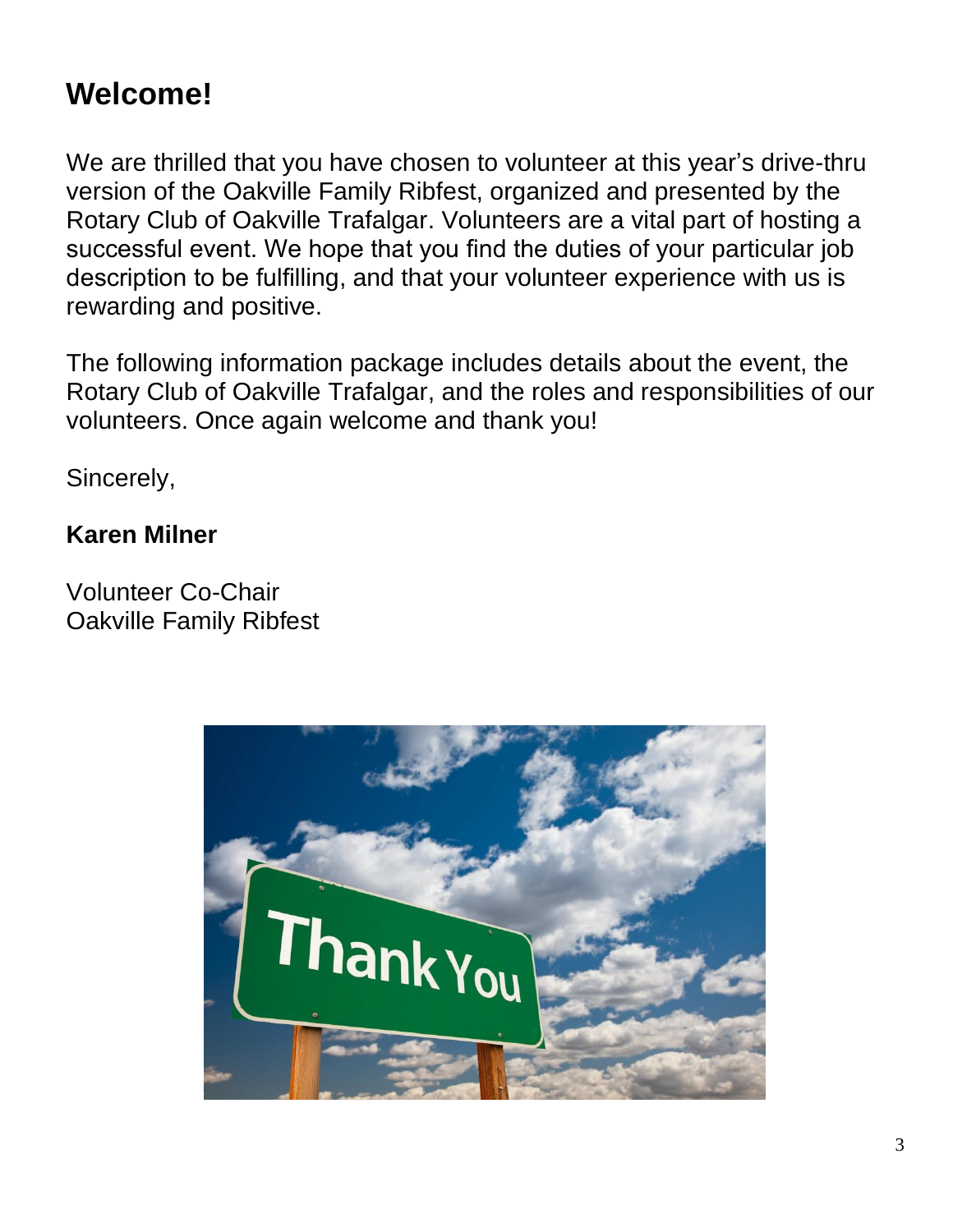# **The Rotary Club of Oakville Trafalgar**

The Rotary Club of Oakville Trafalgar (RCOT), established in 1978, is one of more than 32,000 Rotary clubs around the world. We are a diverse group of people of varying ages and from all walks of life—professionals, entrepreneurs, retirees, parents, and grandparents—united in our commitment to the Rotary ideal of **Service Above Self**. We share a common purpose: to make a difference in our community and to create lasting positive change here at home and around the world.

#### *We are an active group of volunteers; we raise money so that we can give it all away, and we have a lot of fun doing it!*

Our club's major fundraisers are an Online Auction, an ongoing Bottle Drive and, of course, the Oakville Family Ribfest. Following are just some of the projects and organizations we have supported over the past few years:

#### **Community**

- Acclaim Health, Patty's Place Dementia Care Centre
- Big Brothers, Big Sisters of Hamilton Halton
- Kerr Street Mission
- Fareshare Food Bank
- Food4Kids Halton
- Halton Women's Place
- Lighthouse Shelter for Grieving Children
- Rotary Education Awards (high school student bursaries)
- SafetyNet
- Salvation Army, Annual Kettle **Drive**
- Wellspring Cancer Support Foundation
- Annual scholarship for Indigenous students

#### **International**

- Sleeping Children Around the World
- Hunger relief in Guatemala during the COVID-19 pandemic
- Medical equipment for pediatric oncology clinic in Mexico
- Microfinance loans to women in Africa
- Water and sanitation projects in Uganda, Guatemala, Honduras, and Mexico
- Donations to Shelterbox and other international disaster relief
- Providing laptops, vocational training for School for the Deaf in Mexico
- Supporting Rotary's **End Polio Now** campaign to eradicate polio globally

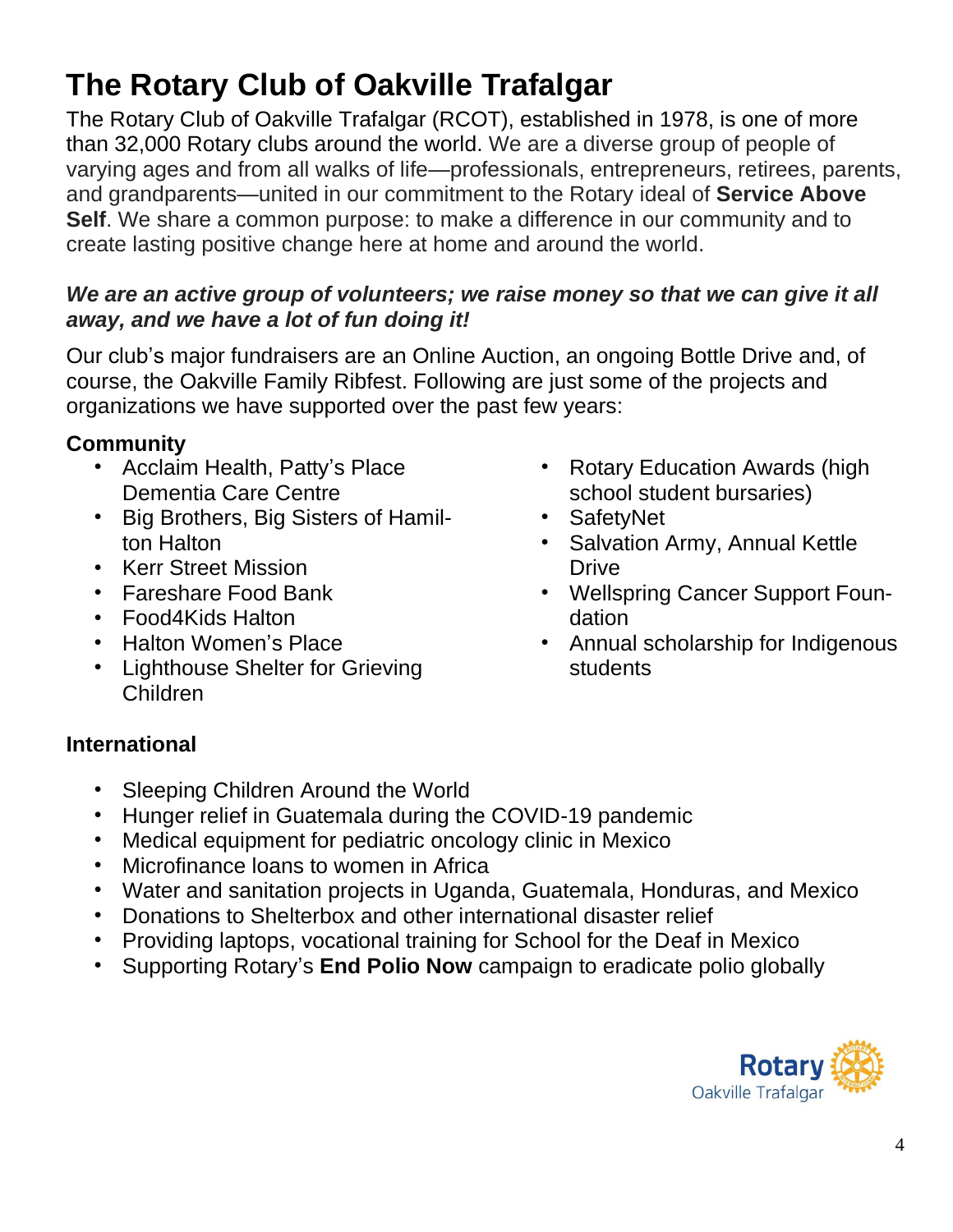# <span id="page-4-0"></span>**Introduction to the Oakville Family Ribfest**

This year's Oakville Family Ribfest will be a drive-thru event, for the second year in a row. Although the situation with COVID-19 is much better than it was a year ago, it was still very fluid when we began planning way back in the winter. For everyone's safety, we decided to proceed with the drive-thru format once again.

It will still be a welcome community event after all the pandemic limitations, a chance to enjoy some great food and to celebrate getting back to something closer to normal. This year's Ribfest, although different from usual, will still feature award-winning Ribbers, other food vendors, and entertainment on our dedicated FM radio station. And as always, it's a great opportunity to help Rotary help others with the funds we raise.

We're doing our best this year to keep everyone safe and to make your volunteer experience as rewarding as possible.

If you require any further information about Ribfest, please visit: [http://www.oakvillefamilyribfest.com](http://www.oakvillefamilyribfest.com/)

Thank you on behalf of the members of the Oakville Family Ribfest Steering **Committee** 

Best Regards, The Rotary Club of Oakville Trafalgar

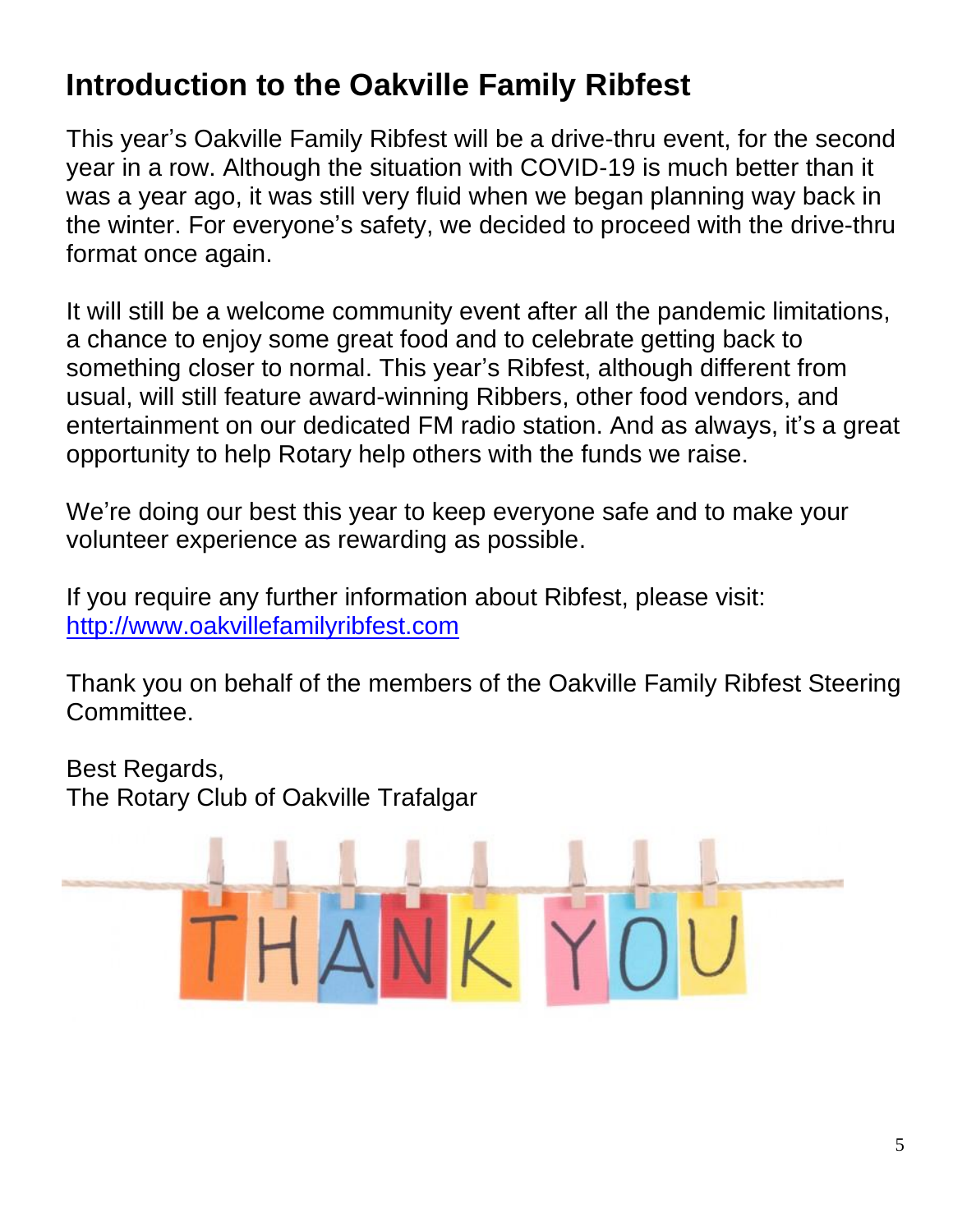# **Safety and COVID-19 Precautions**

Although many rules and precautions around COVID-19 have now been lifted, we must continue to put safety first:

- We will not require volunteers to wear a mask or face covering to participate, but you are welcome to do so when on site if that makes you more comfortable. (Please bring your own mask if you have one.)
- Try to maintain a two-meter physical distance from other staff/volunteers and the public as much as possible.
- Use hand sanitizer when in contact with high-touch surfaces or objects. It will be made available in the Volunteer Tent and at the handwash station outside the portable toilets.

The outdoor environment and carefully planned layout allow for easy physical distancing, most volunteer shifts are shorter than usual, and fewer people will be on site than during a normal Ribfest.

As an additional safety measure, all guests must remain in their vehicles at all times. No walk-ins will be permitted.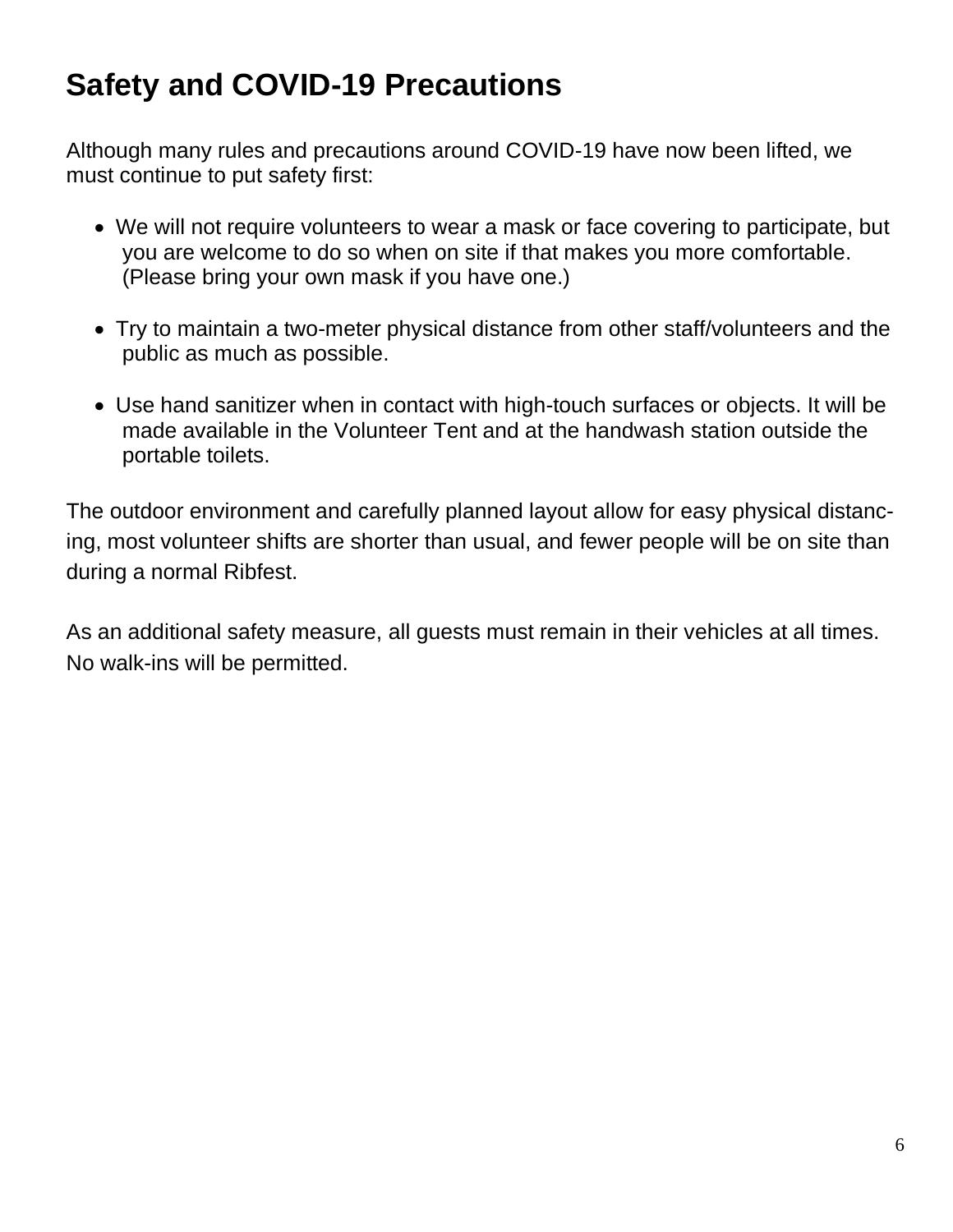# <span id="page-6-0"></span>**Volunteer Area: Location, Snacks & Safety**

This year, the volunteer tent is in the centre of the Sheridan parking lot, at the north end of the site. We are north of the Ribbers and food vendors (see map on page 11). There aren't many tents this year, so it should be easy to find. Look for the sign that says "Volunteers" along the front of the tent.

**Please ensure you check in at the volunteer tent at least fifteen minutes prior to your shift to register.**

**Also, allow time on Friday to pick up a parking pass if you need one, walk back to Lot 1A to display it on your dashboard, and to return to the Volunteer Tent in time for your shift (see Parking, page 8).**

If you already have a Ribfest volunteer T-shirt from previous years, please wear it. We have a few new T-shirts to hand out to first-time volunteers, but we are operating on a very short timeline and tight budget this year, so have very limited supplies.

We will be providing cold water, light meals (no buffet style due to COVID-19), and low-touch snacks at the Volunteer Tent throughout the event, so feel free to drop by anytime for some light refreshment. If you have dietary restrictions, we encourage you to bring your own meals and snacks.

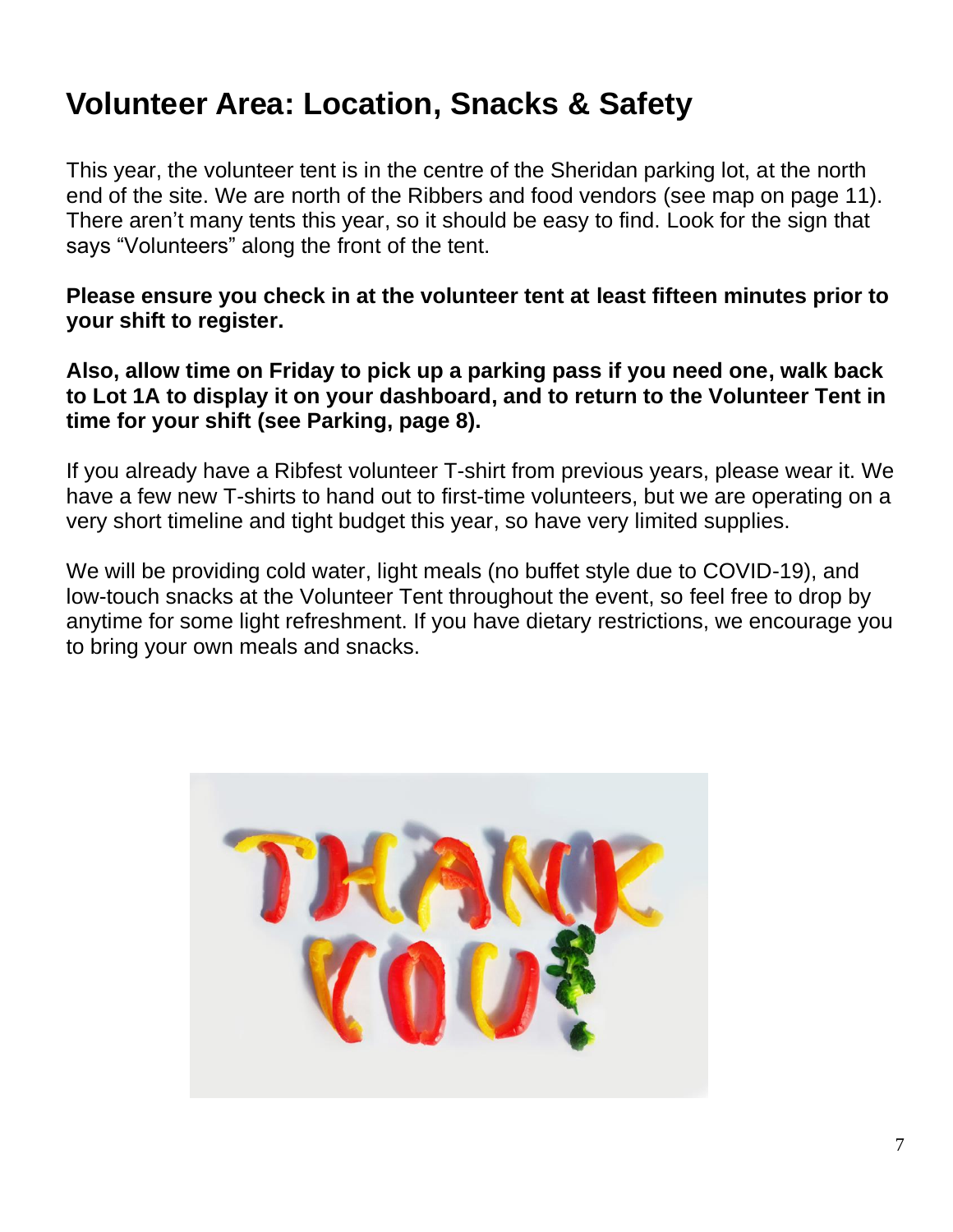# <span id="page-7-0"></span>**Parking**

Free parking is not usually available for volunteers, but this year is an exception as guests will not be parking on site.

For this year only, volunteers may park for free in parking lot 1A, immediately south of the Ribfest site on the south side of Ceremonial Drive. **However, there is very limited free parking available on Friday June 24 (only 25 spots, see below). Free parking is available in Lot 1A on Saturday and Sunday with no pass required.**

**If you wish to park in Lot 1A on Friday, you will need to display a pass on your dashboard identifying you as Rotary Ribfest personnel. We will provide passes on a first-come, first-served basis. Ask for one when you check in at the Volunteer Tent. Please allow enough time before your shift to check in, go back to Lot 1A to place the pass on your dash, and return to the tent in time to start your shift. Passes will be numbered and you will need to return your pass to us at the end of your shift. Again, no passes will be required on Saturday and Sunday to park free of charge in Lot 1A.**

There are limited parking spots available, so we encourage you to carpool if possible. Alternatively, you can pay for parking in Lot 2 (enter from Sheridan College Drive, west of the entrance to the Ribfest site).

Other transportation options include:

- Getting dropped off at the Ribfest site (use the Ceremonial Drive entrance for drop-offs and pick-ups at the Sheridan traffic circle)
- Parking at the Town Hall (free parking) and walking to the Ribfest site
- Taking Oakville Transit
- Biking, or walking

**Note:** Do *not* park in the plaza across the street (where Monaghan's and Burger King are located) as you will be towed and charged a steep fee.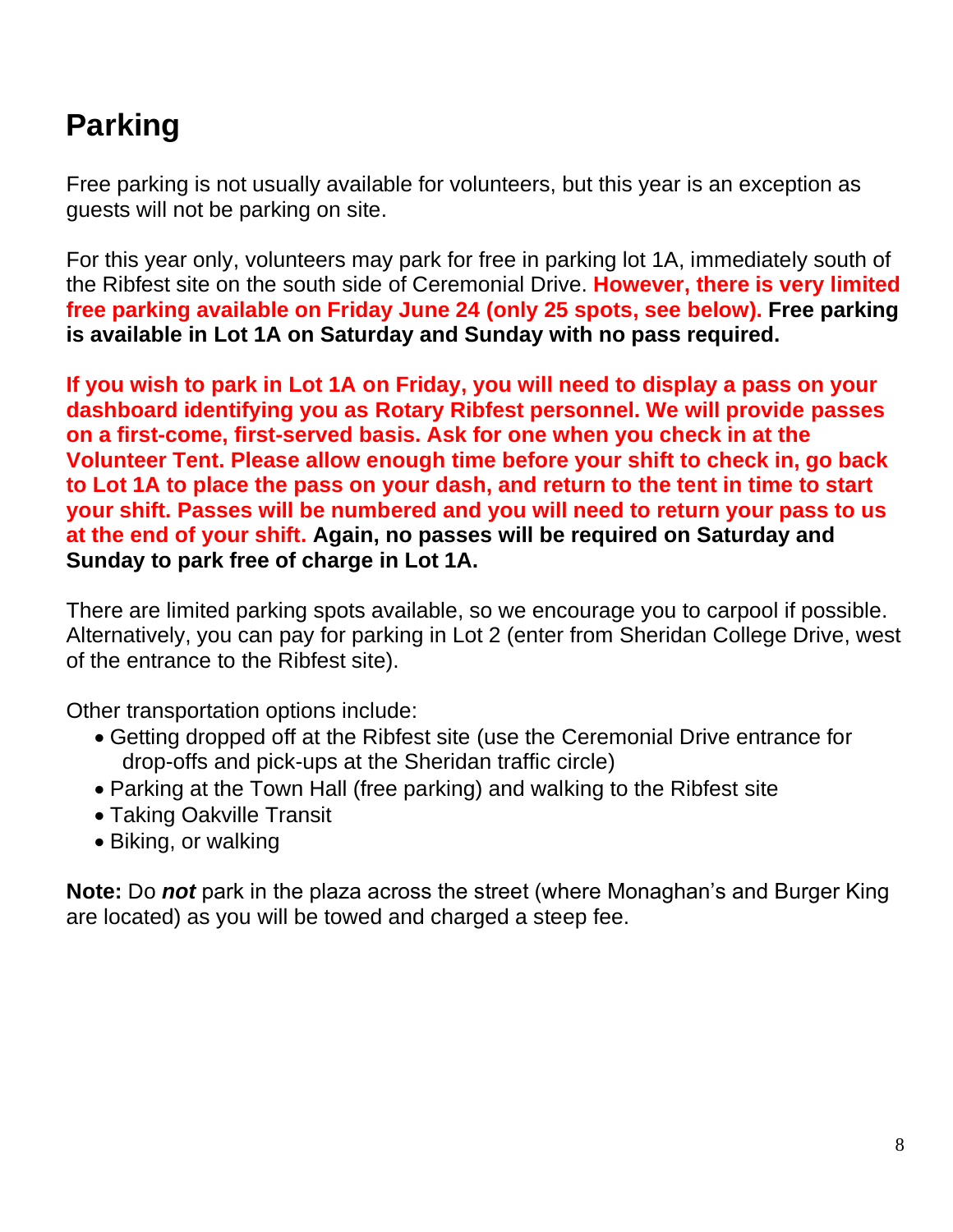# <span id="page-8-0"></span>**Organizational Structure**

A volunteer Steering Committee runs the Ribfest. Each committee member is in charge of one area of the Ribfest such as Traffic Control, Ribbers and Food Vendors, Security, Recycling, Site Services, etc.

Volunteers will be welcomed at the volunteer tent (see map included in this manual), where they will check in and then be assigned to their work area. Volunteers will be working under the direction and supervision of specific Committee Chairs, in addition to working with the Volunteer Coordinators. These are the individuals you will report to at the start of your shift and who will help to answer any questions you may have.

Committee members can be recognized by the red golf shirts that they will be wearing.

**Finance:** Ron Salem **Logistics:** Sabbih Udin **Public Safety & Security:** Liliana Chocarro **Radio/Entertainment:** Ken Coulter **Recycling:** Claire Conway **Ribbers & Food Vendors:** Margaret Vokes **Signage:** Tim Wilson **Sponsorship:** Raj Phalpher **Traffic Control:** Fraser Scantlebury **Water Sales & Donations:** Trish Peden **Volunteers:** Karen Milner, Vanda Albuquerque, Dianna Dinevski, Jennifer Loker, Jennifer Estall, Cathy Whittaker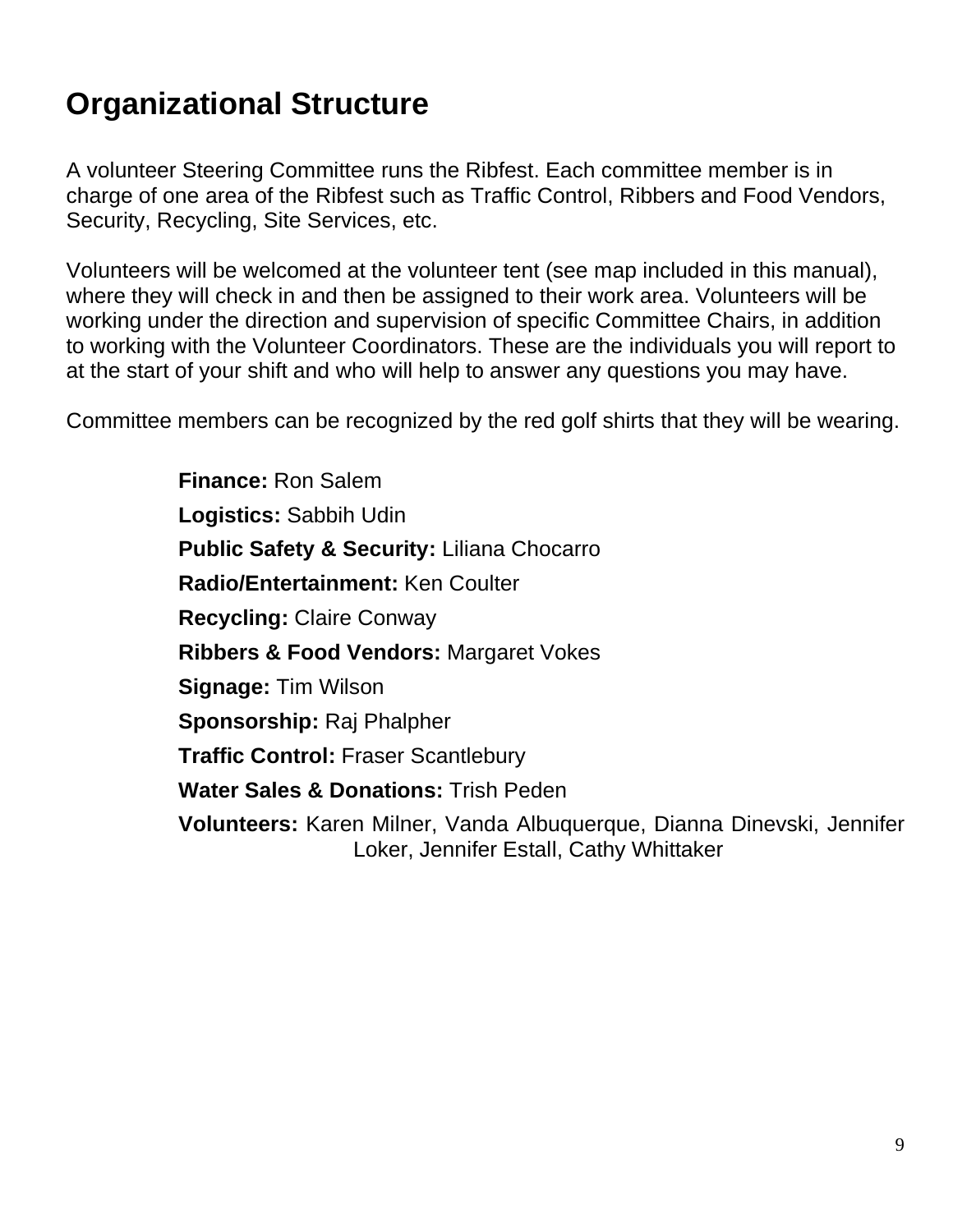# <span id="page-9-0"></span>**Personal Belongings**

Please do not bring any personal belongings that would need storage. We do not have lockers or any area where items can be stored.

# <span id="page-9-1"></span>**Remember to:**

- Wear your Ribfest volunteer T-shirt if you already have one from previous years
- Wear sunscreen
- Wear a brimmed hat
- Bring sunglasses
- Bring a mask if you feel more comfortable wearing one
- Check the daily weather forecast and dress appropriately (e.g., bring a rain jacket or umbrella if there's a chance of rain; dress in layers for cooler weather)

### **Have Fun!**

- Invite your friends to come out!
- Tell your friends about the event:





@OakvilleRibfest



Oakville Family Ribfest on Facebook

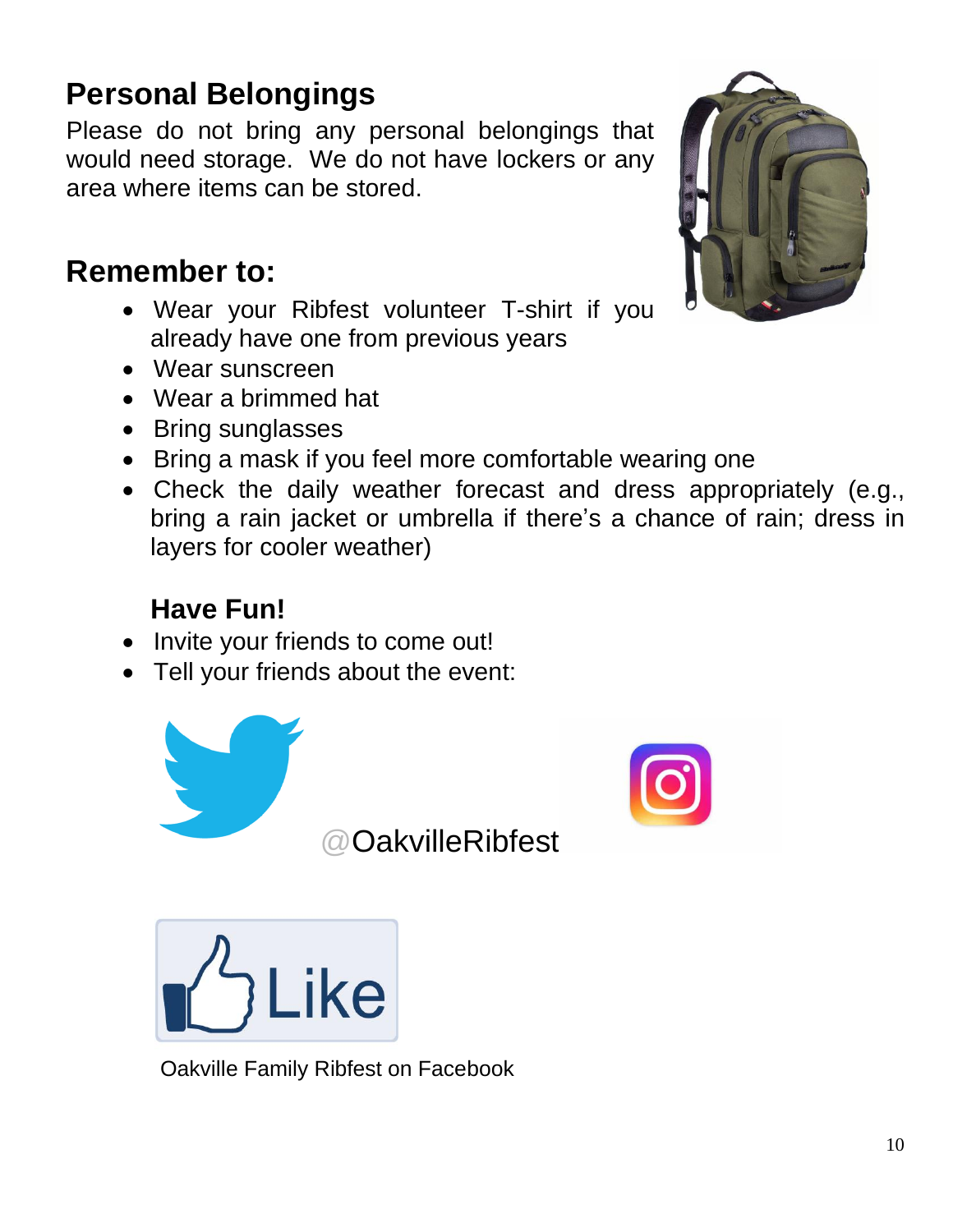# <span id="page-10-0"></span>**Site Map**

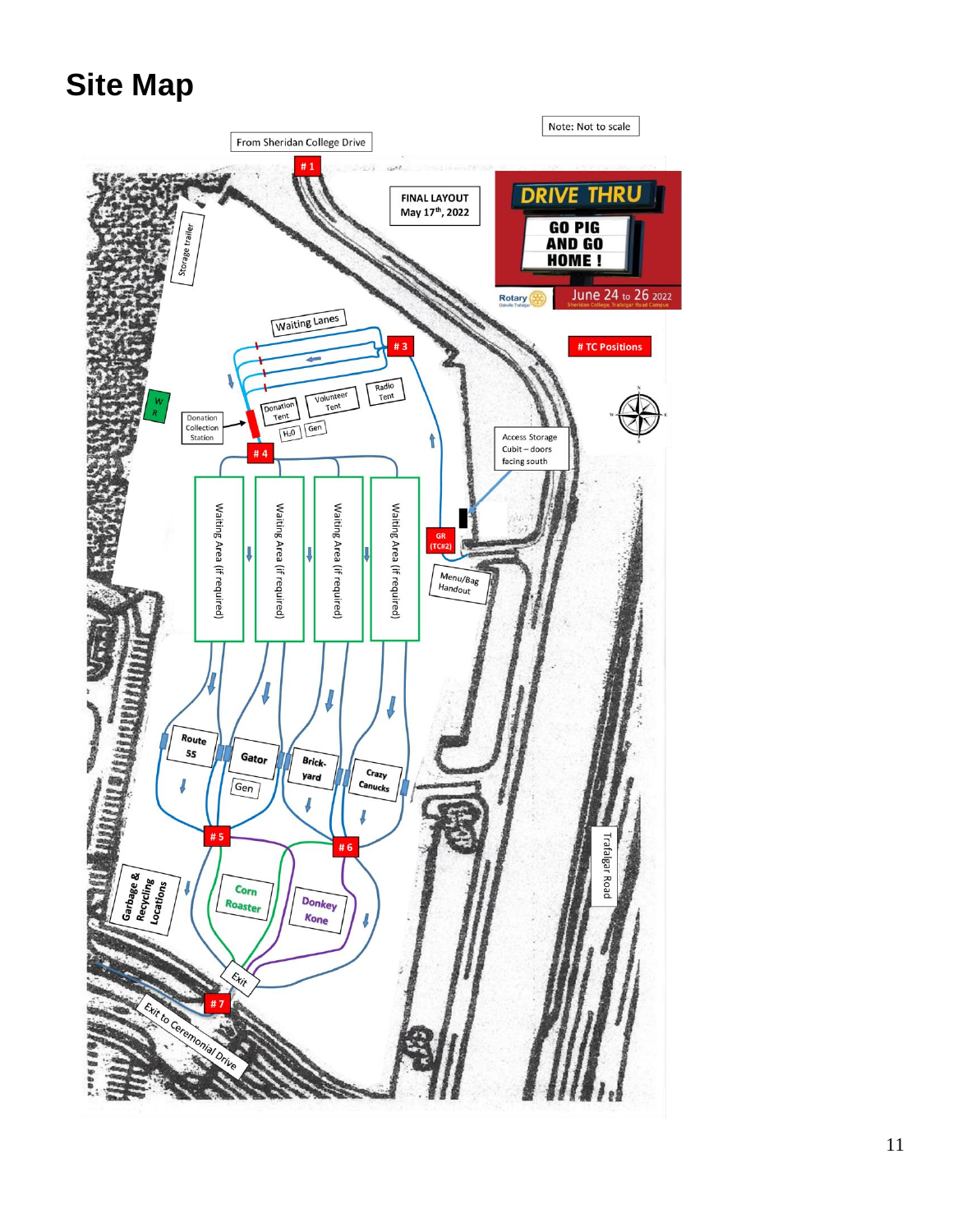# <span id="page-11-0"></span>**Volunteer Code of Conduct**

Volunteers are expected to conduct themselves in a professional manner while performing their assigned duties and follow the Volunteer Code of Conduct:

- 1) Discrimination: Oakville Family Ribfest strives to provide an environment free of discrimination and harassment. Discriminatory practices based on race, gender, sexual orientation, colour, national or ethnic origin, religion, marital status, family status, age or disability will not be tolerated. Volunteers are entitled to freedom from all forms of personal harassment in their work environment.
- 2) Smoking: Is permitted only in designated areas in accordance with municipal by-laws. No smoking is allowed in any tents. If you smoke, please do so on your breaks.
- 3) Alcohol: Consumption of alcohol or being under the influence of any intoxicating substance is not permitted while on duty. The right to volunteer will be revoked in the event a volunteer is found intoxicated or under the influence of any substance (legal or illegal).
- 4) Media: As a volunteer you may be approached by members of the media. If this occurs please refer them to the Volunteer Tent, where a member of the volunteer committee can assist them.
- 5) Volunteer T-Shirt: All volunteers will be provided with a volunteer shirt or will have one from a previous Ribfest. Please wear this at all times when volunteering so you can be easily identified by guests.
- 6) Schedule: We are relying on you to show up for the shifts you registered for. If for some reason you cannot attend your shift, please let the Volunteer Coordinators know as soon as possible. Contact Karen Milner at [volunteers@oakvillefamilyribfest.com](mailto:volunteers@oakvillefamilyribfest.com)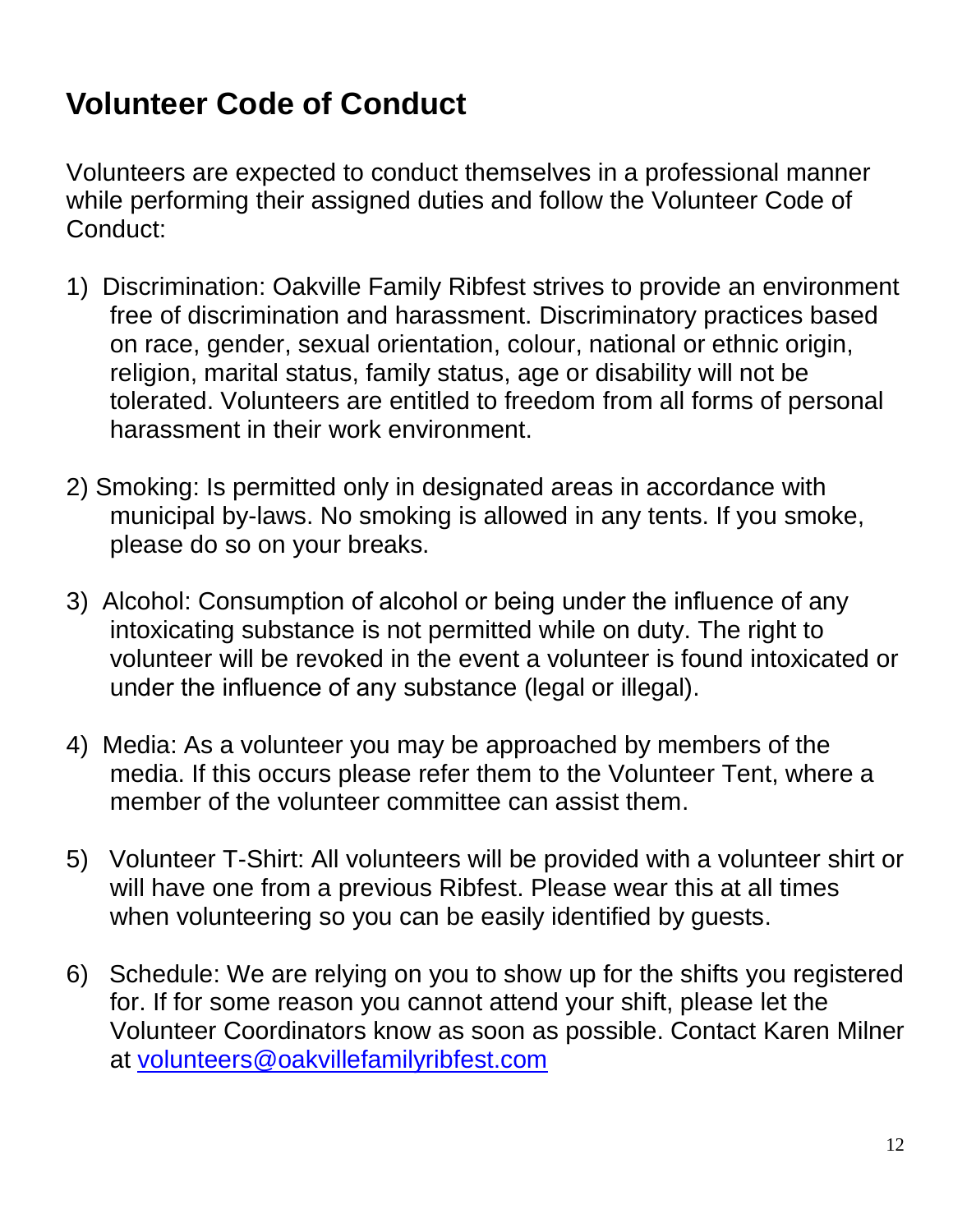# <span id="page-12-0"></span>**Public Safety Questions & Answers**

#### **Q: What precautions are in place to avoid the spread of COVID-19?**

**A:** The drive-thru Oakville Family Ribfest 2022 is taking place during a pandemic. As such, we must all adhere to various public health safety measures and comply with any restrictions, limitations and measures in place, as established by the Province of Ontario and Halton Region.

#### *Guests/Attendees*

All attendees are required to remain in their vehicle and are asked to maintain a minimum two-meter distance from all other vehicles and event staff/volunteers. Attendees are not permitted to exit their vehicles while on the event site. Pedestrians are not permitted to attend this event.

#### *Staff and Volunteers*

All event staff and volunteers are required to adhere to the following:

- Maintain a two-meter physical distance from other staff/volunteers and the public when possible.
- Use hand sanitizer onsite when touching high-touch surfaces or objects.
- Certain volunteer positions will require that you wear a reflective vest at all times during the event.
- Event staff/volunteers and performers will be staggered throughout the site to allow for physical distancing.
- Staff/volunteers taking a break from the event will be required to adhere to proper physical distancing in areas designated for specific activities and breaks (i.e., covered areas, seating areas, etc.), especially when removing their mask or face covering to eat or drink.

#### **Q: Who is responsible for public safety at the Ribfest?**

**A:** All volunteers contribute to maintaining and coordinating safety on site, including the following:

- wearing a mask or face covering as required by public health guidelines
- wearing other PPE as appropriate
- ensuring that others comply with public health and safety rules
- identifying security concerns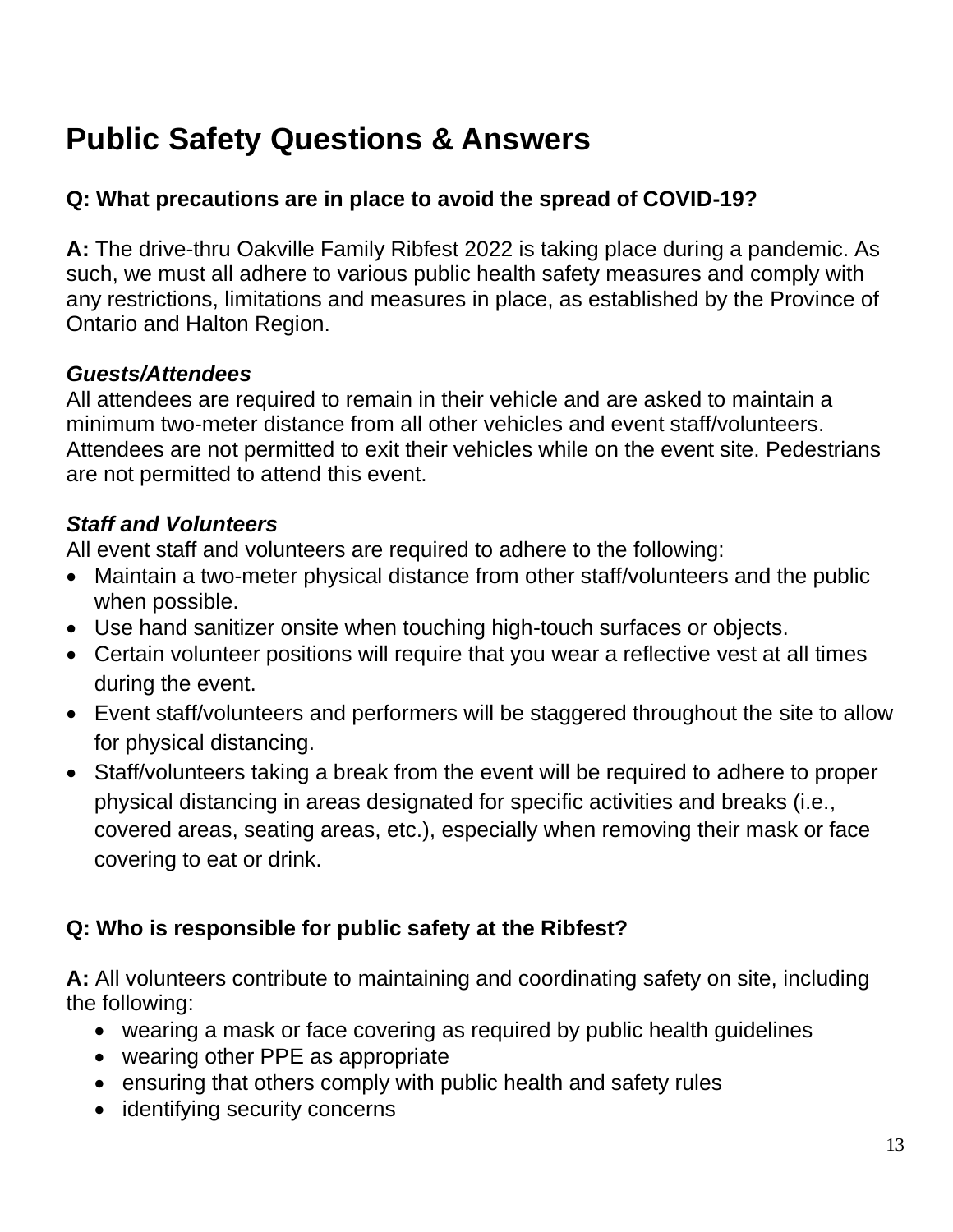- first aid
- cooperating with authorities, inspections and emergency services if necessary
- observing public health and safety rules, documentation and plans.

#### **Q: How do I recognize people doing various jobs or duties?**

#### **A:**

Red golf shirts: Ribfest Steering Committee

Red T-shirts: Volunteers

Navy blue Rotarian at Work T-shirts: Rotarian volunteers

Yellow vests: Traffic control volunteers

White shirt and security crest: overnight & parking Security Company

#### **Q: How do I recognize people who are authorities and inspectors?**

#### **A:**

Police: in dark blue uniforms (and a gun)

Fire: in dark blue uniform (no gun)

Various inspectors may visit the site, including: Health, TSSA (propane), ESA (electrical), Building, AGCO (alcohol) – they will be in civilian clothes but will provide identification card

#### **Q: What should I do if one of these inspectors begins to ask me questions?**

**A:** First, confirm identification. Second, answer their questions and/or direct them to an appropriate Ribfest Steering Committee Member (someone wearing a red golf shirt with the Ribfest logo).

#### **Q: What might these inspectors ask?**

**A:** These inspectors want to make sure that we have staff who are trained to handle various situations and are knowledgeable of the Ribfest event and its procedures.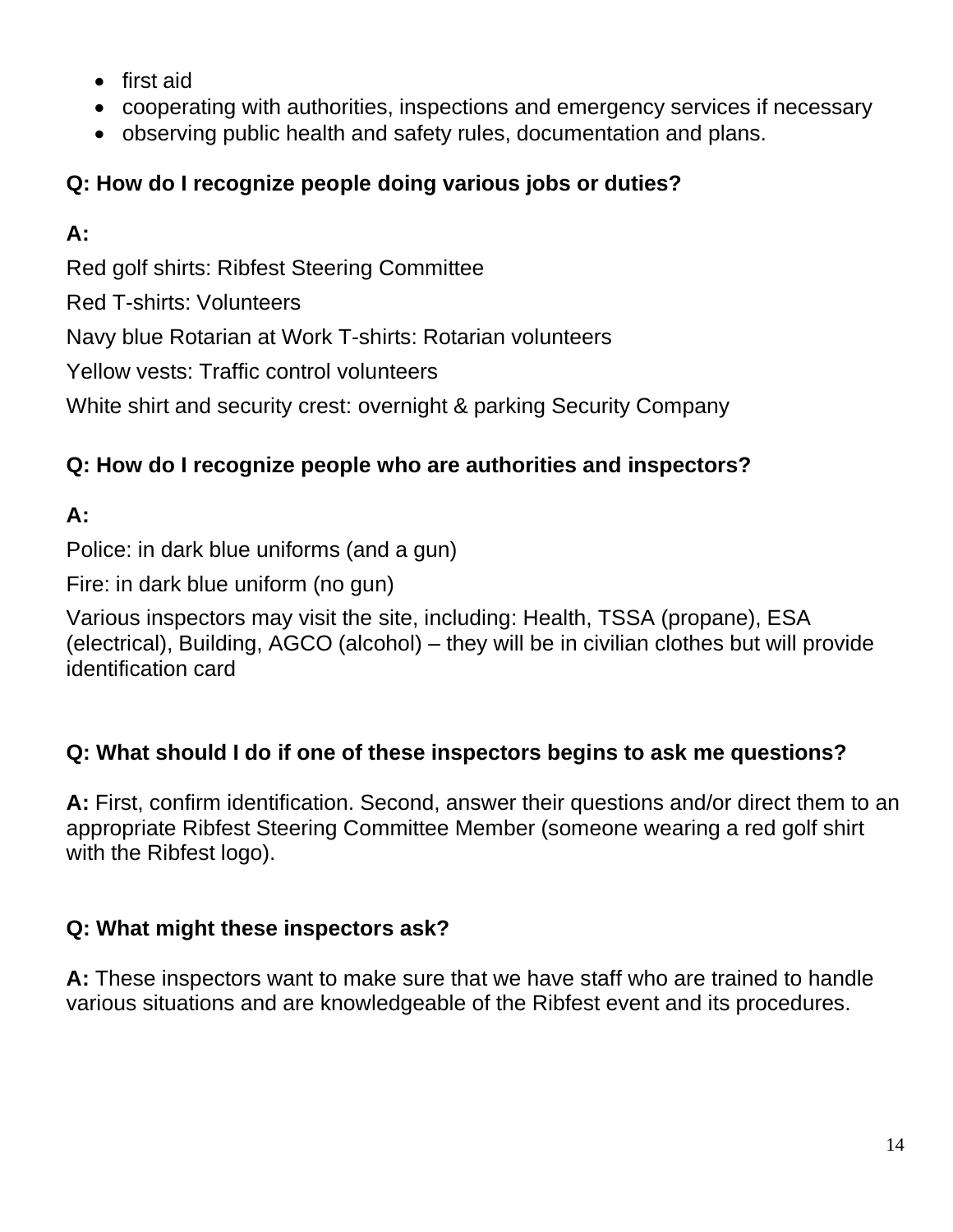**\*\* Public Health & Safety Guidelines and Emergency Procedures are posted in the Volunteer Tent. It is your responsibility to be familiar with them; you won't have time to read them in the event of an emergency…\*\***

#### **Q: How do we communicate with each other?**

**A:** There is a two-way radio system with several dedicated channels: traffic control, finance, operations (including volunteers, recycling). Only certain people will be issued radios, and they can relay messages related to your role for you as needed.

\*\*FOR SPECIFIC PERSONNEL ONLY: Radio sign in/sign out procedure is in place. You are responsible for the radio that you sign out. They will be located in or near the Volunteer Tent for pick up and drop off. Review the radio use procedure which will be posted with the radios.

#### **Q: Where is the gathering point in case of an emergency?**

**A:** In case of an emergency, the onsite gathering point for staff/volunteers is at the Volunteer Tent. This is also the meeting point for 9-1-1 emergency services: police, fire, EMS. As attendees will be in cars, they will be asked to leave through the exits.

In case the event site has to be evacuated, Parking Lot 1A on the south side of Ceremonial Drive (south of the Ribfest site) will be the off-site gathering point for staff/volunteers, as well as the off-site meeting point for 9-1-1 emergency services: police, fire, EMS. As attendees will be in cars, they will be asked to leave through the exits.

#### **Q: What do I do in the case of an emergency evacuation?**

**A:** An evacuation will be implemented in response to a significant event and will be announced by the Public Safety Chair on all radio channels and through the general PA system. Communication is the key to a successful emergency evacuation. Pass on information as quickly and succinctly as possible and move to the safe off-site meeting location.

- Direct cars to the nearest exit
- Assist in clearing a route for responding emergency personnel
- Leave by the nearest exit
- Coordinate with onsite responding agencies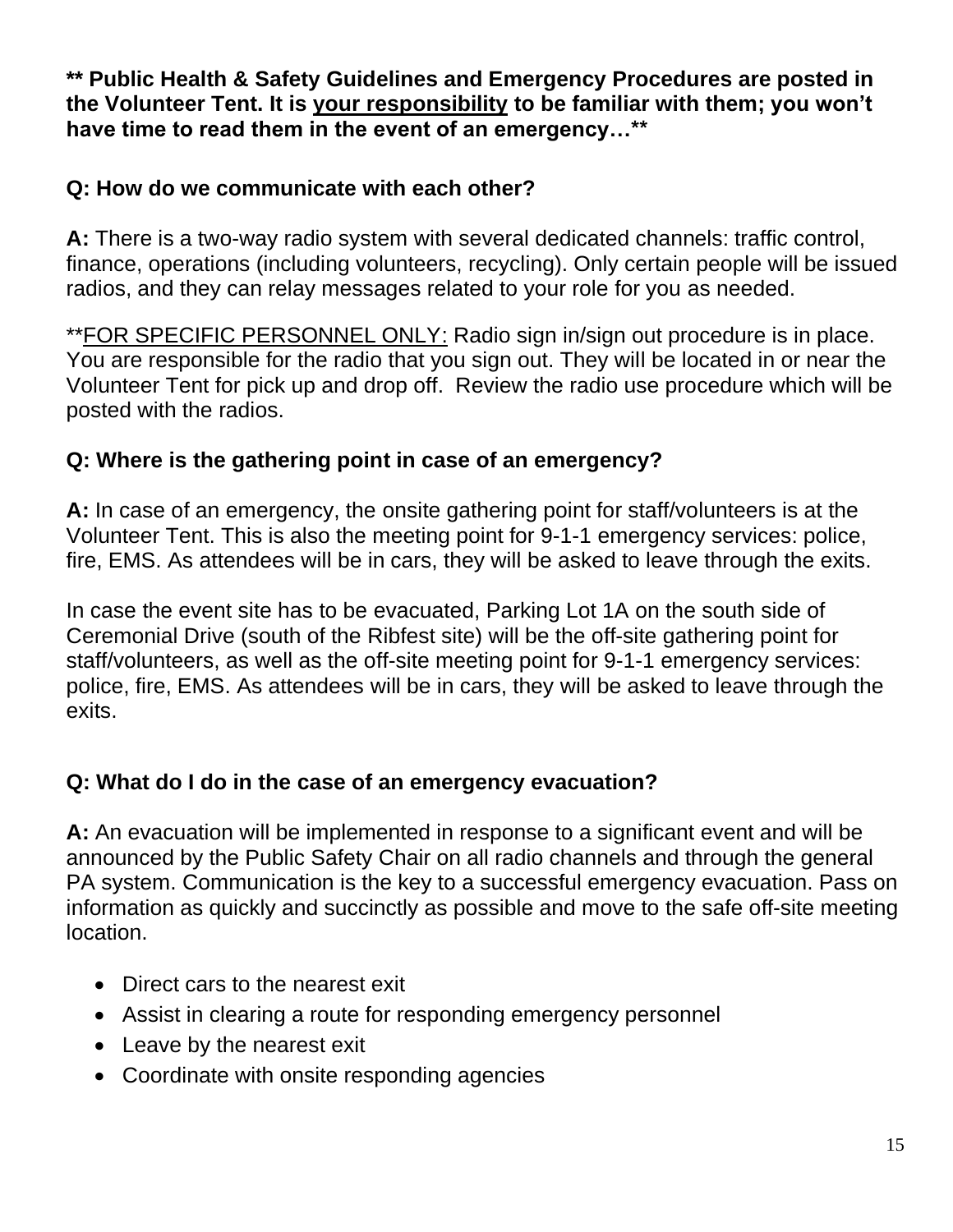• Communicate with each other to ensure that all staff/volunteers are accounted for

#### **Q: What if I see a person who:**

- **Has brought alcohol into the park?**
- **Is becoming too boisterous?**

**A:** Contact security or a Steering Committee member; note their location and description.